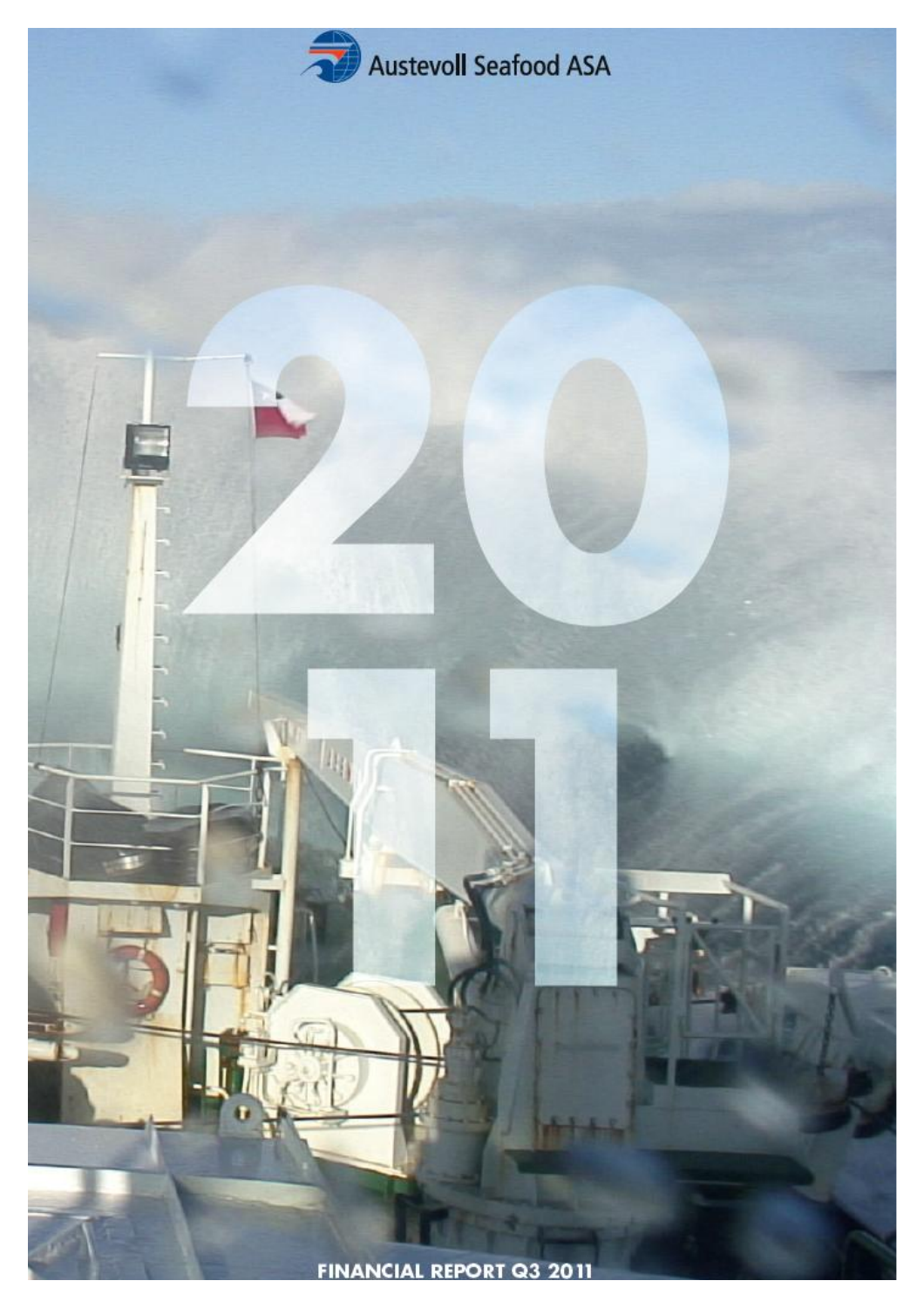

**Significant reduction in interest-bearing liabilities in the quarter** 

**Third quarter is low season for production of pelagic fish in Europe and South America** 

**Regular utilisation of fishmeal and oil, but fishmeal prices on the decline in the quarter** 

**Difficult salmon market with falling prices** 

#### **Q3 2011**

- Group income in Q3 2011 totalled NOK 2,951 million, a decline from NOK 3,329 million in the same period in 2010.
- The Group's operating result before depreciation and value adjustment for biomass (EBITDA) for Q3 2011 was NOK 400 million compared with NOK 706 million in Q3 2010.
- EBIT before value adjustment for biomass in Q3 was NOK 270 million (NOK 572 million in Q3 2010).
- The Group has a strong financial position with an equity ratio of 50%. The Group's net interest-bearing liabilities at the end of Q3 2011 are NOK 3.1 billion, compared with NOK 3.6 billion at the end of Q3 2010 and NOK 3.9 billion at the end of Q2 2011.
- Prices for Atlantic salmon and fishmeal have been on the decline in the third quarter.
- The merger between AUSS' wholly-owned subsidiary Austevoll Fisk AS and Norway Pelagic ASA was completed on 1 July 2011. Subsequently, AUSS owns 43 % of Norway Pelagic ASA.

| All figures in NOK 1,000                        | Q3 11      | Q3 10      | Sept. 30, 2011 | Sept. 30, 2010 | 2010       |
|-------------------------------------------------|------------|------------|----------------|----------------|------------|
|                                                 |            |            |                |                |            |
| Operating income                                | 2.951.466  | 3.329.376  | 9.551.539      | 9.240.990      | 12.744.751 |
| <b>EBITDA</b>                                   | 400.007    | 705.866    | 1.807.036      | 1.787.084      | 2.540.827  |
| <b>EBITDA %</b>                                 | 14 %       | 21 %       | 19 %           | 19 %           | 20 %       |
| Earnings per share                              | 0,09       | 1,36       | 1,59           | 3,88           | 6,03       |
| Earnings per share excl.fair value adj biomass/ | 0,41       | 1,43       | 3.00           | 3.49           | 5,35       |
| Total assets                                    | 18.078.147 | 16.363.542 | 18.078.147     | 16.363.542     | 19.042.235 |
| Equity                                          | 9.049.458  | 7.799.174  | 9.049.458      | 7.799.174      | 9.110.861  |
| Equity ratio                                    | 50 %       | 48 %       | 50 %           | 48 %           | 48 %       |
| Net interest bearing debt (NIBD)/               | 3.142.244  | 3.578.830  | 3.142.244      | 3.578.830      | 3.161.929  |

#### Key figures for the Group

#### **Events after balance sheet date**

• On 3 October 2011, AUSS increased its shareholding in Br. Birkeland AS from 40.2% to 49.99% with the purchase of 1,472,494 shares at a total price of NOK 96 million.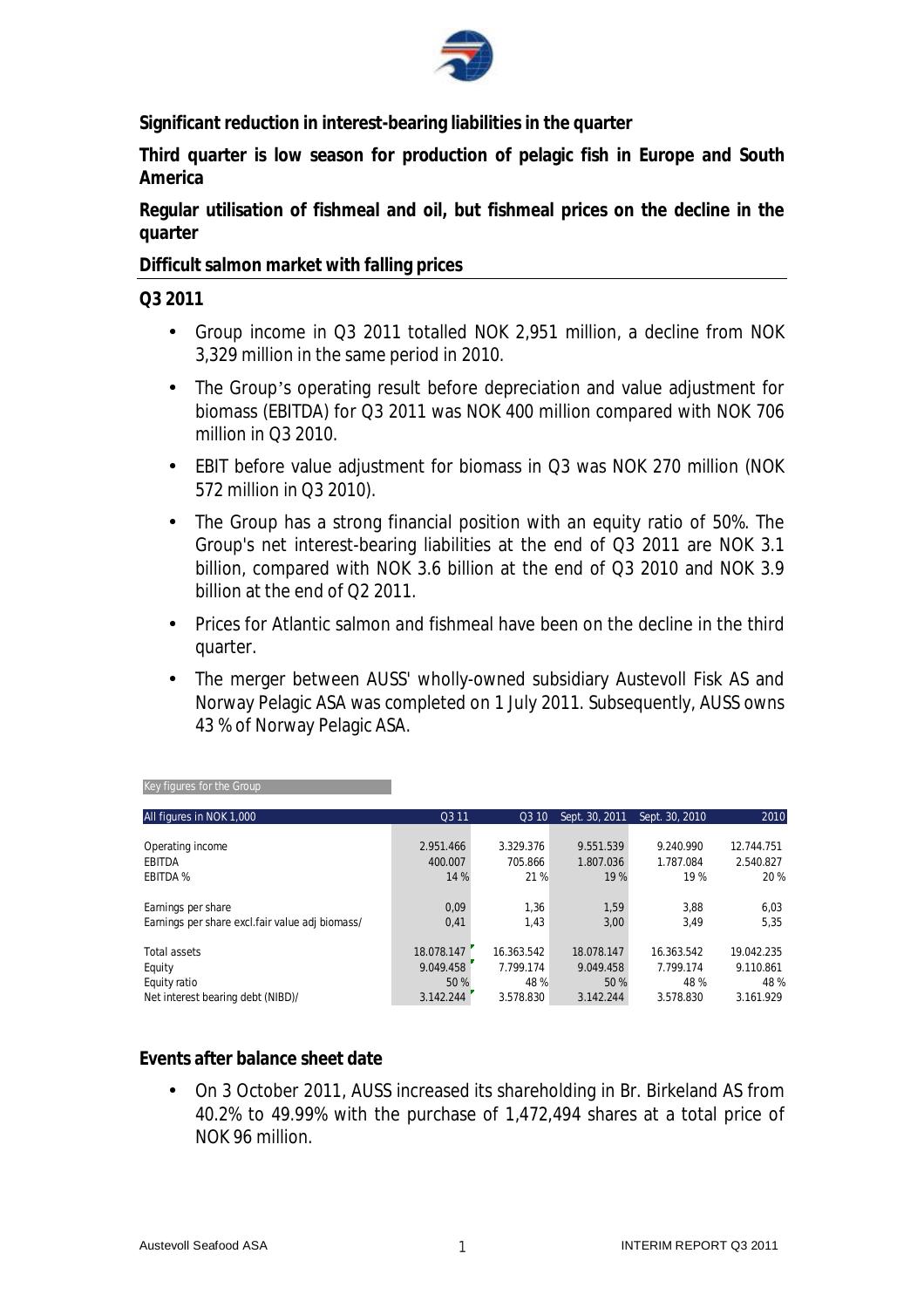

## **Financial information Q3 2011**

The Group reported operating income of NOK 2,951 million for the quarter (Q3 2010 NOK 3,329 million). EBITDA before value adjustment for biomass in Q3 2011 was NOK 400 million (Q3 2010 NOK 706 million).

Sales prices achieved for Atlantic salmon and trout in Q3 2011 have been lower than the same quarter in 2010 and have been on the decline throughout the quarter. As expected, the fishmeal prices saw a downwards correction in the third quarter and prices have been lower than in Q3 2010.

EBIT before value adjustment for biomass in Q3 2011 was NOK 270 million (Q3 2010 NOK 572 million). Value adjustment for biomass, in accordance with IFRS, amounts to a negative figure of NOK 143 million, compared with the biomass adjustment in Q3 2010 of NOK 30 million. The negative IFRS adjustment in Q3 2011 is due to lower salmon and trout prices as of 30 September 2011 when compared with salmon and trout prices on 30 June 2011. EBIT after value adjustment for biomass in Q3 2011 was NOK 127 million (Q3 2010 NOK 542 million).

Associated companies in total reported a loss in Q3 2011 of NOK 17.5 million (Q3 2010, income of NOK 38.5 million). The fall in result when compared with the same quarter in 2010 is mainly attributed to lower volumes and the negative IFRS adjustment for associated fish farming companies. The Group's net interest costs in Q3 2011 totalled NOK 48 million (Q3 2010 NOK 47 million).

*The result before tax and biomass adjustment for Q3 2011 is NOK 191 million, compared with a result before tax and biomass adjustment in Q3 2010 of NOK 563 million.* 

The result before tax for the quarter totalled NOK 48 million (Q3 2010 NOK 533 million).

## **Business segments**

#### **Fishmeal and fish oil**

Operating income in Q3 2011 totalled NOK 502 million (NOK 678 million in Q3 2010) and EBITDA amounted to NOK 97 million (NOK 202 million in Q3 2010). The turnover and EBITDA figures for Q3 2010 include a compensation amount of NOK 25 million.

A total of 67,500 tons of fishmeal and oil were sold in Q3, compared with approx. 69,700 tons in the same quarter of 2010.

The fall in turnover is due to the slight reduction in sales volumes and lower prices achieved for fishmeal in Q3 2011 when compared with Q3 2010. The prices achieved for fish oil have been higher in Q3 2011 when compared with the same quarter last year.

The first anchoveta fishing season started in Peru on 1 April and the total quota for the season is 3.675 million tons, compared with 2.5 million tons for the same season in 2010. At the end of June, our fleet in Peru had fished approx 90% of its quota. As is normal, the third quarter is a low season for production in Peru.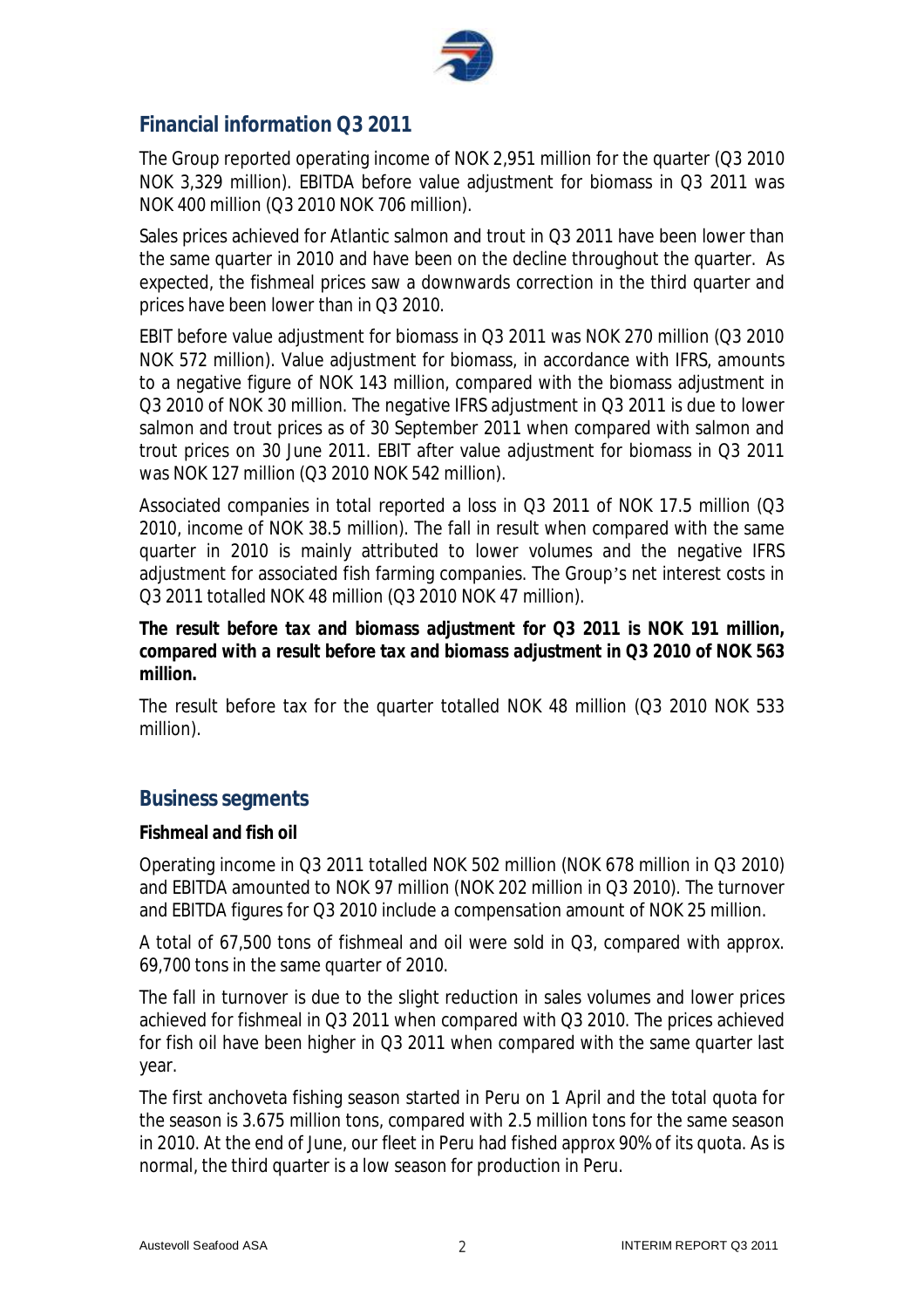

The third quarter is also a low season in Norway and Chile for access to raw materials, resulting in a low rate of production of fishmeal and fish oil.

#### **Consumer products**

Operating income in Q3 2011 totalled NOK 169 million (NOK 204 million in Q3 2010) and EBITDA amounted to NOK 35 million (NOK 21 million in Q3 2010). The figures for Q3 2011 include the final insurance settlement after the earthquake in Chile in February 2010 – an amount of NOK 35 million.

The company Epax was sold in November 2010, but is still included in the comparison figures for Q3 2010.

The total volume sold for consumption is distributed as follows; approx. 2,300 tons of frozen products (Chile and Peru) compared with 3,600 tons in the same period last year. Approx. 599,000 boxes of canned products were sold, compared with approx. 330,000 boxes for the same period in 2010 (Chile and Peru). Sales of highconcentrate and low-concentrate Omega 3 oils in Q3 2010 totalled 442 tons.

Realised prices for canned and frozen products have been higher in Q3 2011 than the same quarter last year.

The fleet in Peru has continued to fish products for consumption in Q3 2011, at a volume of just under 18,000 tons in the quarter. By comparison, the fleet in Peru fished 450 tons of fish for consumption in 2010 in total. In Chile, the quotas for horse mackerel were significantly lower than 2010, but on a level with the actual volumes fished in 2010. In Q3 2011, the company has fished more than 2,000 tons of horse mackerel from its own quota. The remaining quota for 2011 is approx. 1,000 tons.

**Production, sale and distribution of Atlantic salmon and salmon trout** 

This business segment comprises Lerøy Seafood Group ASA. In Q3 2011, the segment reported operating income of NOK 2,304 million (Q3 2010 NOK 2,264 million) and EBITDA before value adjustment for biomass of NOK 276 million (Q3 2010 NOK 477 million).

The segment reported harvests of 36,000 tons gutted weight of salmon and trout in Q3 2011 compared with 31,000 tons in the same quarter last year.

Due to a significant drop in prices achieved for its main products – salmon and salmon trout – this business segment has reported a considerable reduction in operating result. A growth in sales volume partly counterbalances the price decline, allowing the business segment to sustain a growth in turnover. As a result of the fall in spot prices during the quarter, the contractual prices realised were higher than the prevailing spot prices during the quarter. The business segment's share of contracts in Q3 2011 was 38 %. The business segment has a strong marketing and sales organisation and a healthy position on the most significant global fish markets.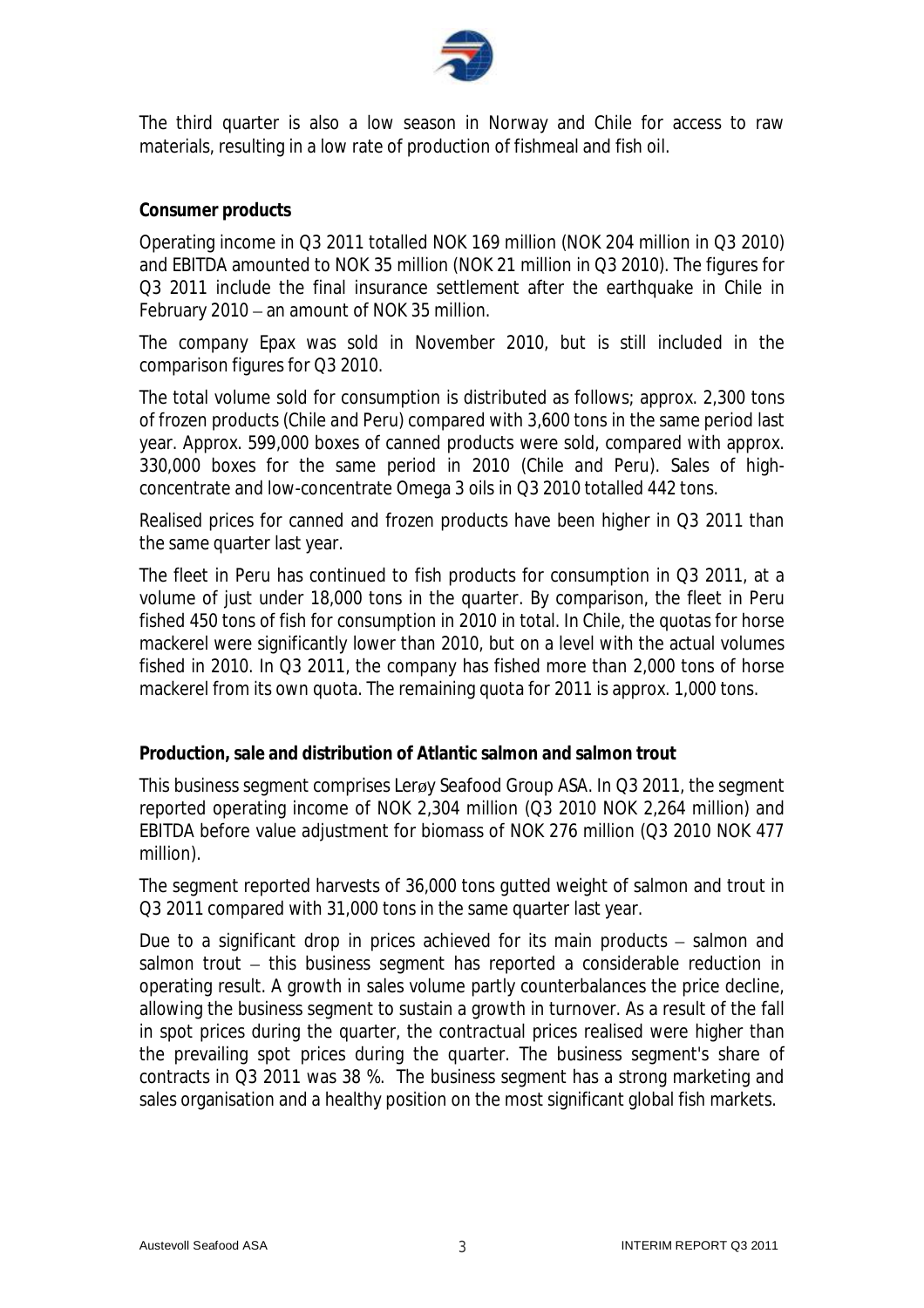

#### **Pelagic Northern Atlantic**

With the exception of the salmon packaging plant, this business was merged with Norway Pelagic AS on 1 July 2011. As of the third quarter 2011, the business segment is presented as income from associated companies.

## **Cash flow**

Cash flow from operating activities for Q3 2011 was NOK 654 million (NOK 1,047 million in Q3 2010). As normal for the third quarter, cash flow from operations is boosted by the seasonal reduction in working capital within the pelagic segment. The salmon segment has seen a corresponding increase in working capital during the quarter. Cash flow from investment activities for Q3 2011 was NOK -134 million (NOK -402 million in Q3 2010). Cash flow from investments in Q3 2011 mainly comprises normal maintenance investments. In Q3 2010, AUSS purchased 33.32% of the shares in Norway Pelagic ASA, at a price of approx. NOK 303 million. Cash flow from financing activities for Q3 2011 was NOK -346 million (NOK -826 million in Q3 2010). Cash flow from financing for the quarter comprises payment of ordinary instalments, new long-term financing and changes in short-term credits. Net change in cash for the Group in Q3 2011 was NOK 175 million (NOK 180 million in Q3 2010). The Group has satisfactory liquidity and cash reserves at the end of September 2011 totalling NOK 2,329 million compared with NOK 1,327 million at the end of September 2010.

# **Financial factors at the end of September 2011**

The Group reported operating income of NOK 9,552 million at the end of September 2011 (NOK 9,241 million as of 30 September 2010). EBITDA before value adjustment for biomass at the end of September 2011 was NOK 1,807 million (NOK 1,787 million as of 30 September 2010).

EBIT before value adjustment of biomass at the end of September was NOK 1,430 million (NOK 1,410 million as of 30 September 2010). Value adjustment for biomass, in accordance with IFRS, amounts to a negative figure of NOK 638 million, compared with the IFRS biomass adjustment in Q3 2010 of plus NOK 172 million. The significant negative IFRS adjustment at the end of September 2011 is due to substantially lower salmon and trout prices as of 30 September 2011 when compared with salmon and trout prices on 31 December 2010. EBIT after value adjustment for biomass as of end September was NOK 793 million (Q3 2010 NOK 1,582 million).

Income from associated companies at the end of September was NOK 21 million (NOK 132 million as of 30 September 2010). The decline in this figure is partly attributed to the significant drop in volume and negative IFRS adjustment from associated companies within fish farming. Net interest costs for the Group at the end of September 2011 were NOK 146 million (NOK 157 million as of 30 September 2010).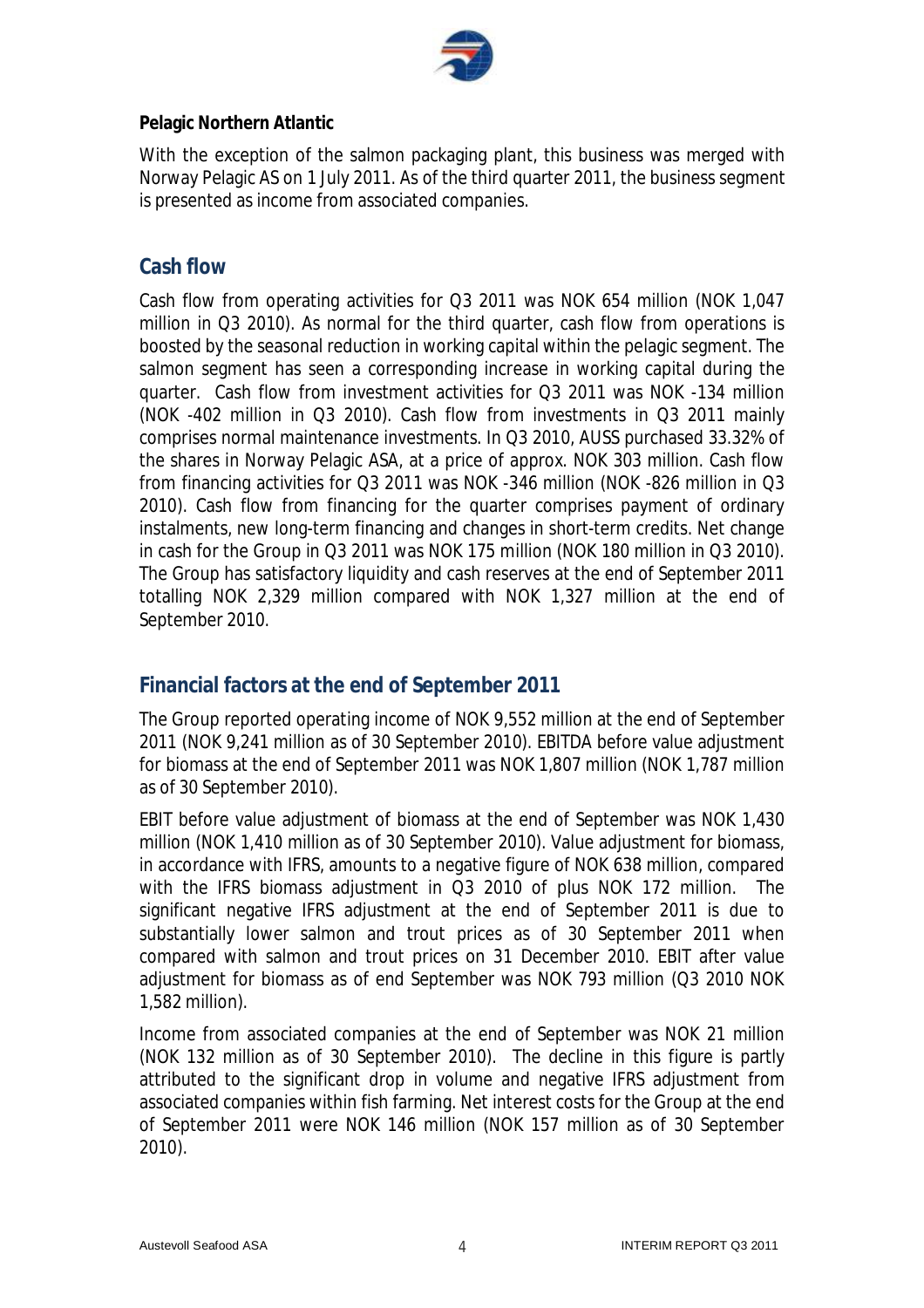

*The result before tax and biomass adjustment at the end of September 2011 was NOK 1,296 million, compared with a result before tax and biomass adjustment at the end of September 2010 of NOK 1,375 million.* 

The result before tax as of 30 September 2011 totalled NOK 658 million (30 September 2010 NOK 1,547 million).

## **Balance sheet as of 30 September 2011**

At the end of September 2011, the Group had a total balance sheet of NOK 18,077 million compared with NOK 16,364 million at the end of September 2010. At the end of September 2011, Group equity was NOK 9,049 million compared with NOK 7,799 million at the end of September 2010. The equity ratio was 50 % as of end of September 2011 compared with 48 % as of end of September 2010.

Net interest-bearing liabilities were NOK 3,142 million at the end of September 2011 compared with NOK 3,579 million at the end of September last year. The Group's cash reserves at the end of September 2011 totalled NOK 2,329 million compared with NOK 1,327 million at the end of September 2010. The Group's cash reserves do not include unutilised drawing rights.

## **Risk factors and uncertainty factors**

The Group's risk exposure is described in the consolidated annual report for 2010. Group activities are mainly global and will always be more or less impacted by developments in world economy. Based on the unrest on the financial markets (global economy) in the last years, the general consensus is that the uncertainty related to macro-economics is higher than what could be considered as normal. Although this situation may have an impact on the real economy for the majority of markets, we believe that AUSS's core business is founded on long-term sustainable values within interesting seafood industries.

The group is exposed to risk related to the value of investments in subsidiaries in the event of price changes in the raw materials and finished goods markets, to the extent that these changes impact on the company's competitive edge and earnings potential over time. Operating conditions, including marine biomass, fishing conditions and price developments for the group's input factors are also central parameters which have an impact on Group risk.

Changes in fishing patterns and quota regulations result in fluctuating catch volumes from quarter to quarter and from year to year, and subsequently in the utilisation of the company's production facilities. The seasonal fluctuations in catch volumes create similar fluctuations in the interim key figures.

The main share of the Group's liabilities has a floating interest rate.

The Group is exposed to fluctuations in foreign exchange rates, particularly for the EURO, USD, Chilean Peso and Peruvian Soles. Measures to reduce this risk include forward contracts and multi-currency overdraft facilities. Furthermore, parts of the long-term liabilities are adapted in relation to earnings in the same currency.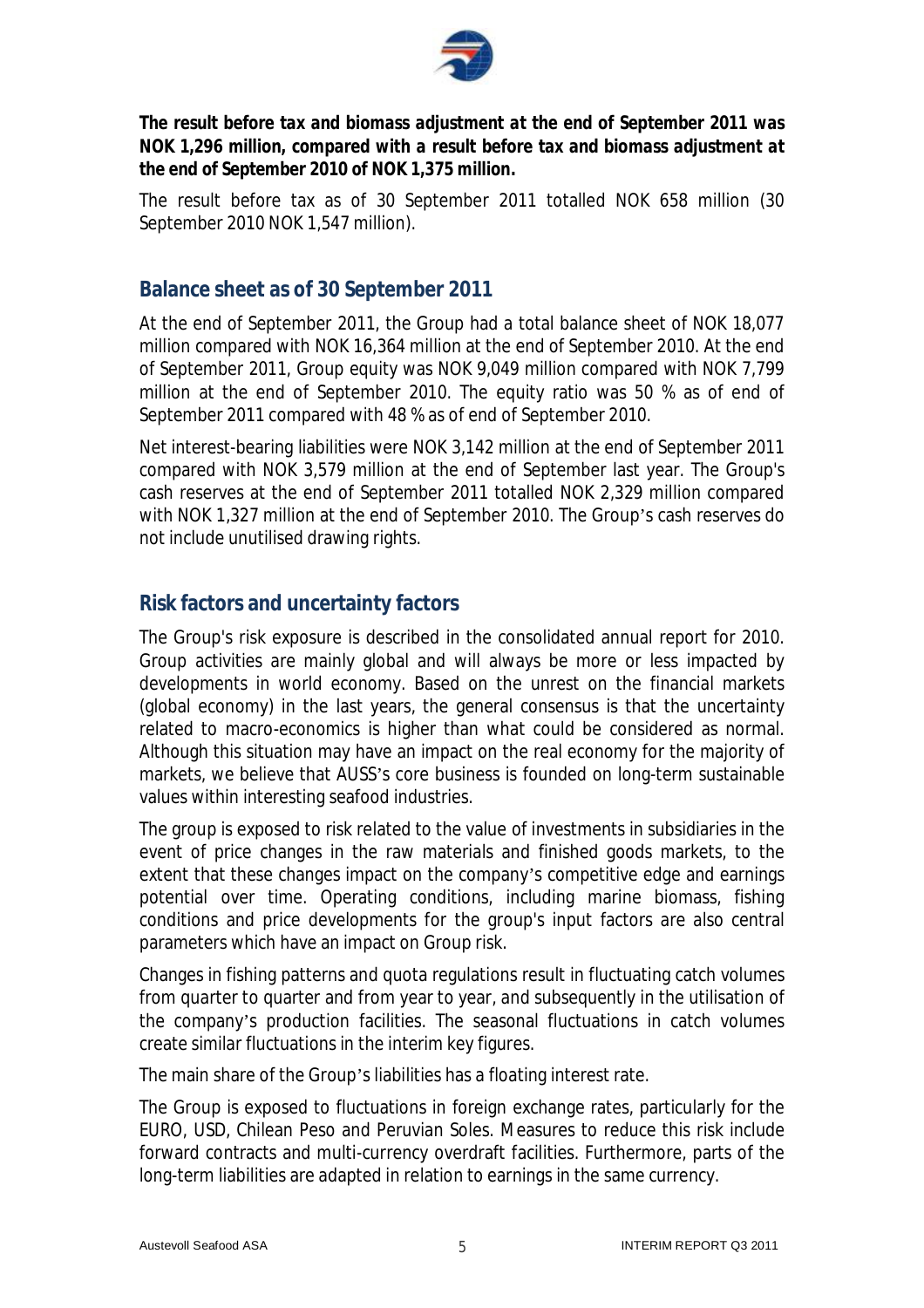

## **Shareholders**

As of 30 September 2011, the company had 4,267 shareholders against a comparison figure of 4,146 shareholders at the end of September 2010. The share price was NOK 20.50 at the end of September 2011 compared with NOK 37.80 as of 30 September 2010.

## **Market and outlook**

#### **Fishmeal and fish oil**

The next fishing season in Peru starts on 23 November, with a total quota of 2.5 million tons. A major share of the estimated production in Peru for next season has already been sold in advance. The established quota for the second season was somewhat higher than expected. Prices for fish oil are expected to remain stable, substantiated by good demand from traditional markets and the growth in the Omega 3 industry.

#### **Consumption**

The Board of Directors expects to see high demand for the Group's consumer products in the future. For the business activities in Europe, the pelagic fish markets have remained strong since year-end, with a sustained increase in prices for herring and mackerel. In South America, demand both from the domestic market and for export is expected to be high, with good prices remaining stable in the future.

#### **Production, sale and distribution of salmon and trout**

The price for Atlantic salmon has seen a significant fall in Q3 2011, from what was recognised as extraordinarily high levels. The decline in prices is attributed to a higher increase in the global offering of salmon and trout when compared with the past two years. Correspondingly, we expect to see a positive development in global demand for Atlantic salmon. The above-mentioned factors, combined with expectations of improved productivity for the segment, including improvements to biology, allow for a positive outlook for the business segment.

#### **The Group**

The development of long-lasting values requires patience and the ability to think in the long term. The Group is strong, has shown positive developments and now has an excellent position within a number of segments of the global seafood industry. The Group aims to grow and further develop over time within the segments in which it is already active.

When taking into consideration the general conditions, the Board of Directors is in the main satisfied with the Group's performance in the third quarter. The strong position held by the Group within the global seafood business provides grounds for a positive outlook for the Group's future development.

> Storebø, 7 November 2011 The Board of Directors in Austevoll Seafood ASA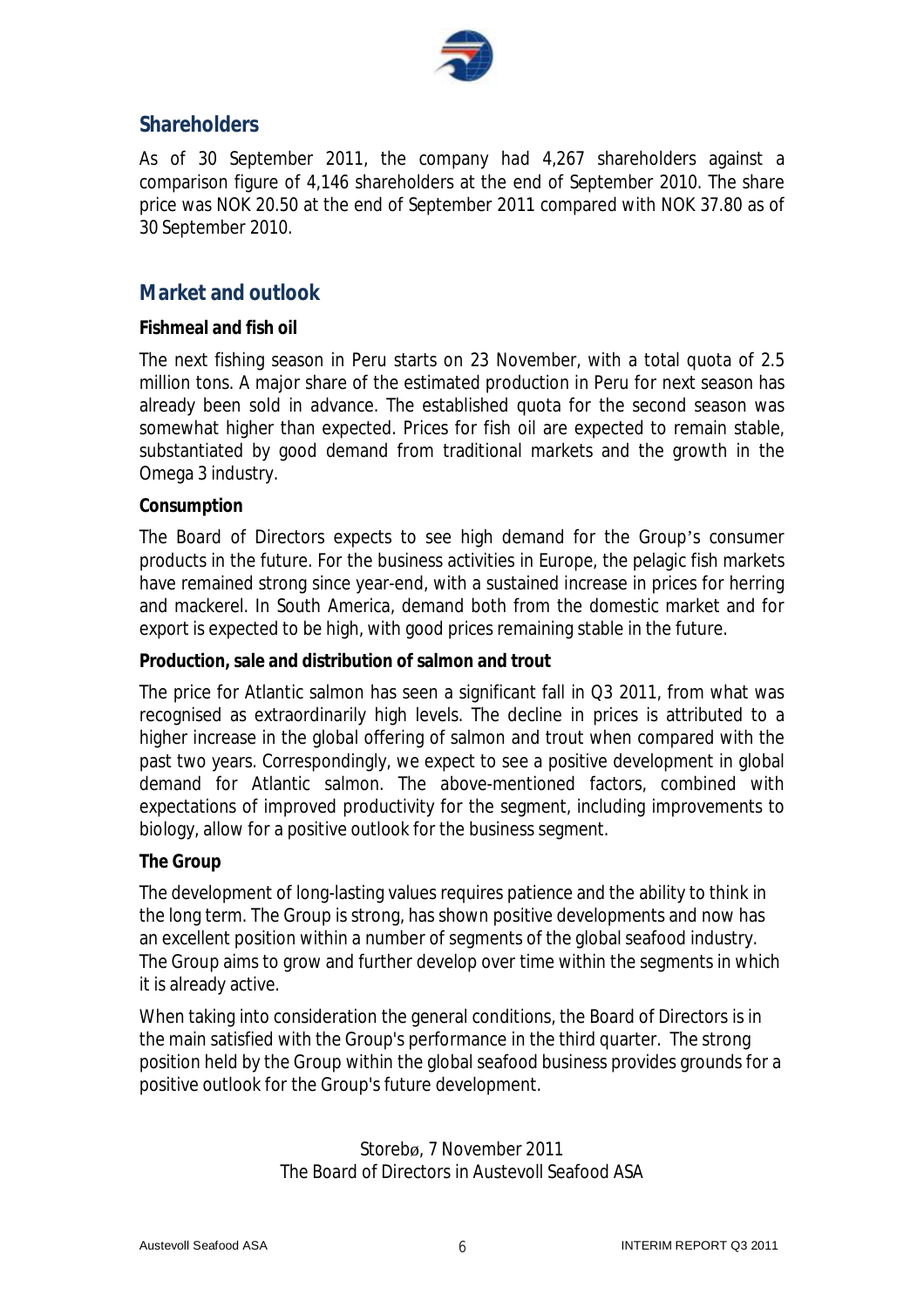

# **INTERIM REPORT Q3 2011**

**Condensed Consolidated Income Statement (unaudited)**

|                                                |            |            |                |                | (audited)  |
|------------------------------------------------|------------|------------|----------------|----------------|------------|
| All figures in NOK 1.000                       | Q3 11      | Q3 10      | Sept. 30, 2011 | Sept. 30, 2010 | 2010       |
| Operating income                               | 2.951.466  | 3.329.376  | 9.551.539      | 9.240.990      | 12.744.751 |
| Raw material and consumables used              | 1.900.493  | 2.071.670  | 5.769.713      | 5.784.138      | 7.818.639  |
| Salaries and personnel expenses                | 355.630    | 321.178    | 1.068.577      | 899.358        | 1.253.809  |
| Other operating expenses                       | 295.336    | 230.662    | 906.213        | 770.410        | 1.131.476  |
| Operating profit before depreciation (EBITDA)  | 400.007    | 705.866    | 1.807.036      | 1.787.084      | 2.540.827  |
| Depreciation and amortisation                  | 125.007    | 123.336    | 376.328        | 366.421        | 498.290    |
| Impairment                                     | 5.201      | 10.387     | 278            | 10.387         | 58.762     |
| EBIT before fair value biomass adjustment      | 269.799    | 572.143    | 1.430.430      | 1.410.276      | 1.983.775  |
| Fair value adjustment biomass                  | $-143.098$ | $-30.096$  | $-637.624$     | 171.831        | 298.538    |
| Operating profit                               | 126.701    | 542.047    | 792.806        | 1.582.107      | 2.282.313  |
| Income from associated companies               | $-17.479$  | 38.514     | 21.325         | 131.539        | 191.761    |
| Net interest expenses                          | $-47.618$  | $-47.484$  | $-146.389$     | $-157.078$     | $-208.965$ |
| Net other financial items (incl. agio/disagio) | $-13.746$  | 109        | $-9.507$       | $-9.248$       | $-39.617$  |
| Profit before tax                              | 47.858     | 533.186    | 658.235        | 1.547.320      | 2.225.492  |
| Income tax expenses                            | $-24.783$  | $-150.385$ | $-206.839$     | $-414.248$     | $-459.412$ |
| Net profit                                     | 23.075     | 382.801    | 451.396        | 1.133.072      | 1.766.080  |
|                                                |            |            |                |                |            |
| Profit to minority interests                   | 4.328      | 106.983    | 129.796        | 346.125        | 544.547    |
| Profit attribut to equity holder of parent     | 18.747     | 275.818    | 321.600        | 786.947        | 1.221.533  |
| Earnings per share                             | 0,09       | 1,36       | 1,59           | 3,88           | 6,03       |
| Diluted earnings per share                     | 0.09       | 1.36       | 1,59           | 3,88           | 6,03       |
| Earnings per share excl.fair value adj biomass | 0,41       | 1,43       | 3,00           | 3,49           | 5,35       |

#### **Statement of Comprehensive income (unaudited)**

| statement or comprenensive income (unaddited)                                                                                                        |                    |                          |                               |                    |                      |
|------------------------------------------------------------------------------------------------------------------------------------------------------|--------------------|--------------------------|-------------------------------|--------------------|----------------------|
| All figures in NOK 1.000                                                                                                                             | Q3 11              | Q3 10                    | Sept. 30, 2011 Sept. 30, 2010 |                    | (audited)<br>2010    |
| Net earnings in the period                                                                                                                           | 23.075             | 382.801                  | 451.396                       | 1.133.072          | 1.766.080            |
| Other comprehensive income<br>Currency translation differences<br>Other gains and losses in comprehensive income<br>Total other comprehensive income | 206.937<br>206.937 | $-274.027$<br>$-274.027$ | 4.798<br>4.798                | 42.937<br>42.937   | 28.970<br>28.970     |
| Comprehensive income in the period                                                                                                                   | 230.012            | 108.774                  | 456.194                       | 1.176.009          | 1.795.050            |
| Allocated to:<br>Minority interests<br>Majority interests                                                                                            | 21.347<br>209.169  | 84.576<br>24.198         | 129.920<br>326.778            | 360.884<br>815.126 | 544.854<br>1.250.196 |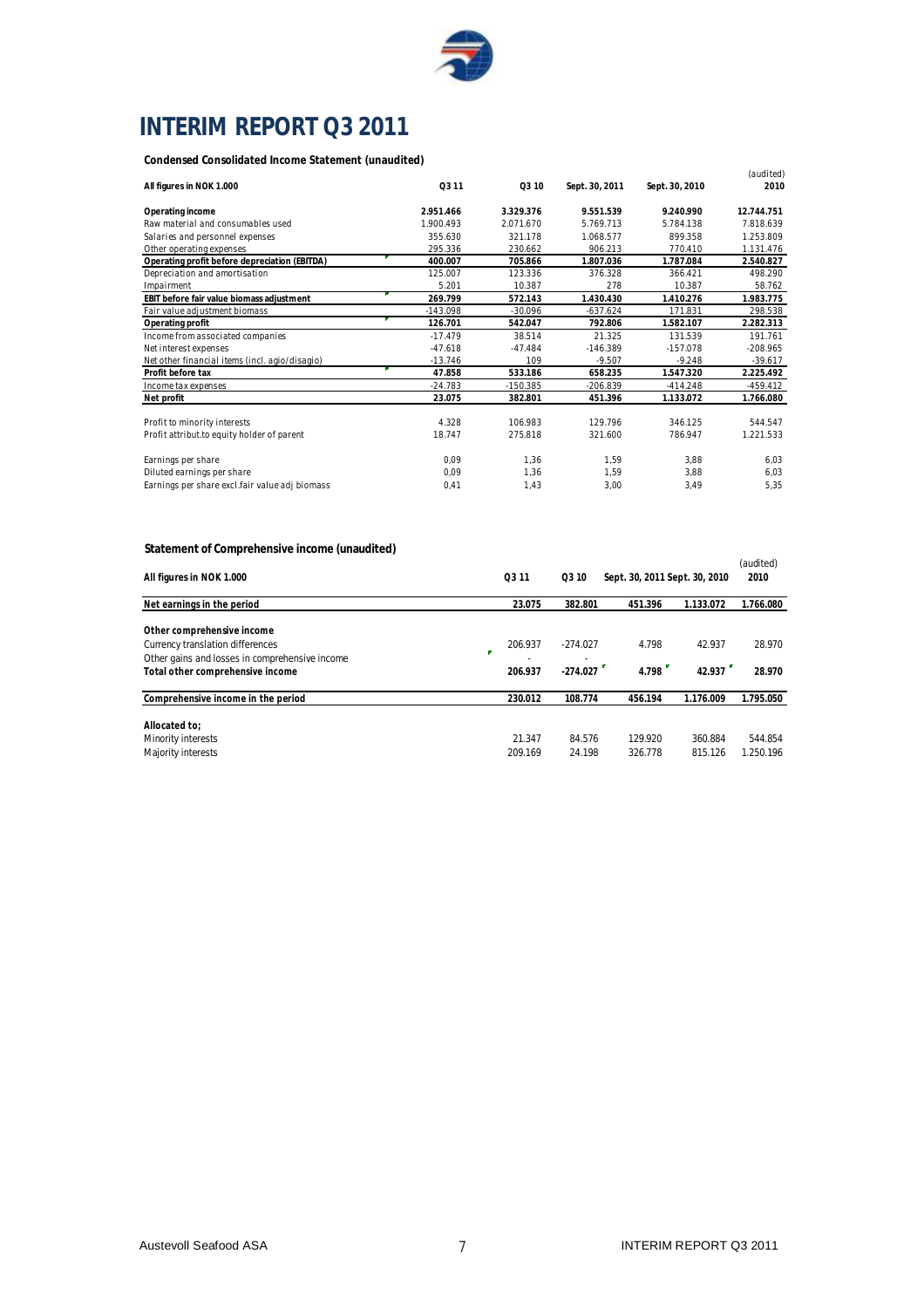

### **Condensed Consolidated Statement of Financial Position (unaudited)**

|                                      |            |            | (audited)  |
|--------------------------------------|------------|------------|------------|
| All figures in NOK 1.000             | 30.09.2011 | 30.09.2010 | 31.12.2010 |
| Assets                               |            |            |            |
| Intangible assets                    | 6.033.511  | 5.623.981  | 6.024.816  |
| <b>Vessels</b>                       | 520.452    | 632.970    | 567.480    |
| Property, plant and equipment        | 3.304.325  | 3.183.180  | 3.297.464  |
| Investments in associated companies  | 1.035.963  | 855.002    | 953.051    |
| Investments in other shares          | 39.205     | 39.669     | 39.558     |
| Other long-term receivables          | 50.007     | 122.032    | 76.247     |
| Total non-current assets             | 10.983.463 | 10.456.834 | 10.958.616 |
| Inventories                          | 3.045.250  | 2.890.134  | 3.465.006  |
| <b>Accounts receivable</b>           | 1.239.913  | 1.329.369  | 1.341.112  |
| Other current receivables            | 480.745    | 360.343    | 466.947    |
| Cash and cash equivalents            | 2.328.776  | 1.326.862  | 2.810.554  |
| <b>Total current assets</b>          | 7.094.684  | 5.906.708  | 8.083.619  |
| <b>Total assets</b>                  | 18.078.147 | 16.363.542 | 19.042.235 |
|                                      |            |            |            |
| <b>Equity and liabilities</b>        |            |            |            |
| Share capital                        | 101.359    | 101.359    | 101.359    |
| Share premium fund                   | 3.713.549  | 3.713.549  | 3.713.549  |
| Retained earnings and other reserves | 2.742.371  | 2.239.297  | 2.682.409  |
| Non-controlling interests            | 2.492.179  | 1.744.969  | 2.613.544  |
| <b>Total equity</b>                  | 9.049.458  | 7.799.174  | 9.110.861  |
| Deferred tax liabilities             | 1.805.481  | 1.912.470  | 1.986.804  |
| Pensions and other obligations       | 15.867     | 30.153     | 18.973     |
| <b>Borrowings</b>                    | 4.313.706  | 3.896.322  | 4.866.188  |
| Other long-term liabilities          | 39.791     | 24.276     | 28.330     |
| <b>Total non-current liabilities</b> | 6.174.845  | 5.863.221  | 6.900.295  |
| Short term borrowings                | 885.423    | 858.708    | 771.472    |
| Overdraft facilities                 | 232.100    | 248.418    | 382.740    |
| Account payable                      | 830.453    | 916.486    | 841.069    |
| Other current liabilities            | 905.868    | 677.535    | 1.035.798  |
| <b>Total current liabilities</b>     | 2.853.844  | 2.701.147  | 3.031.079  |
| <b>Total liabilities</b>             | 9.028.689  | 8.564.368  | 9.931.374  |
| <b>Total equity and liabilities</b>  | 18.078.147 | 16.363.542 | 19.042.235 |

**Condensed Consolidated Statement of changes in Equity (unaudited)**

| All figures in NOK 1.000                       | 30.09.2011 | 30.09.2010 | 2010       |
|------------------------------------------------|------------|------------|------------|
| Equity period start                            | 9.110.860  | 7.095.482  | 7.095.482  |
| Comprehensive income in the period             | 456.194    | 1.176.009  | 1.795.050  |
| <b>Dividends</b>                               | $-527.434$ | $-389.223$ | $-390.248$ |
| Business combinations/acquisition              | 22.062     | $-81.102$  | 575.245    |
| Effect option programme                        | $-6.951$   | $-1.994$   | $-1.426$   |
| Acquisitions of minorities/sales to minorities |            |            |            |
| Workers profit sharing Peru                    |            |            | 42.517     |
| Other                                          | $-5.238$   |            | $-5.760$   |
| Total changes in equity in the period          | $-61.367$  | 703.690    | 2.015.378  |
| Equity at period end                           | 9.049.493  | 7.799.172  | 9.110.860  |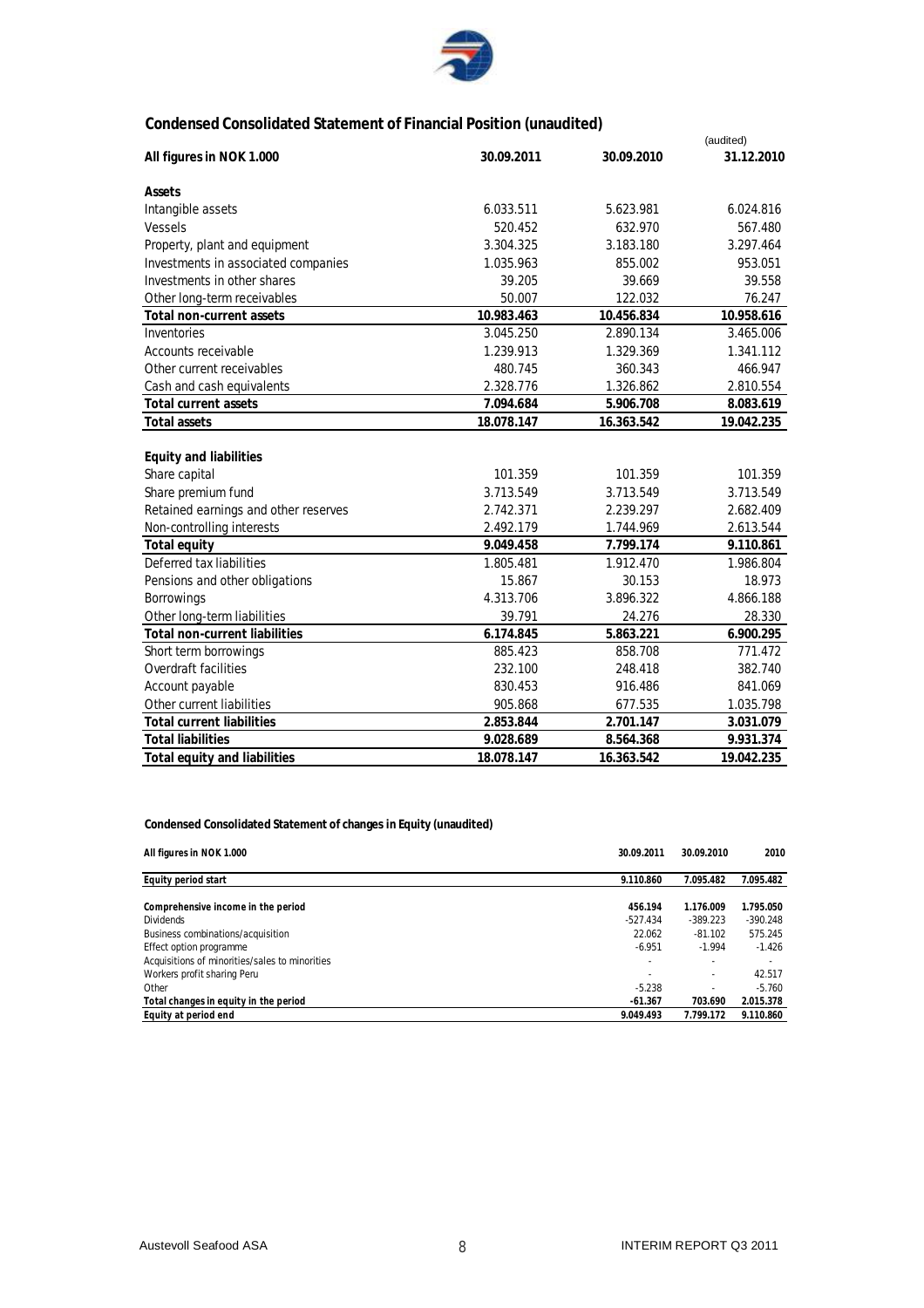

#### **Condensed Consolidated Cash flow statement (unaudited)**

| All figures in NOK 1.000                              | Q3 2011    | Q3 2010    | Sept. 30, 2011 |              | Sept. 30, 2010 2010 (audited) |
|-------------------------------------------------------|------------|------------|----------------|--------------|-------------------------------|
|                                                       |            |            |                |              |                               |
| Cash flow from operating activities                   |            |            |                |              |                               |
| Profit before income taxes                            | 47.858     | 533.186    | 658.234        | 1.547.321    | 2.225.492                     |
| Fair value adjustment of biological assets            | 143.098    | 30.096     | 637.624        | $-171.831$   | $-298.538$                    |
| Taxes paid in the period                              | 13.325     | $-39.332$  | $-419.872$     | $-220.092$   | $-225.102$                    |
| Depreciation and amortisation                         | 125.007    | 123.336    | 376.328        | 366.421      | 498.290                       |
| Impairments                                           | 5.201      | 10.387     | 278            | 10.387       | 58.762                        |
| Associated companies - net                            | 17.479     | $-38.514$  | $-21.325$      | $-131.539$   | $-191.761$                    |
| Net interest                                          | 47.619     | 47.483     | 146.389        | 157.078      | 208.965                       |
| Change in inventories                                 | $-80.918$  | 157.529    | $-356.199$     | $-21.380$    | $-112.043$                    |
| Change in receivables                                 | 203.311    | 213.453    | $-124.063$     | 127.409      | 28.987                        |
| Change in payables                                    | 28.126     | 108.858    | 40.585         | 35.475       | $-47.307$                     |
| Other operating cash flow - net                       | 104.137    | $-99.024$  | $-7.388$       | $-73.628$    | $-34.784$                     |
| Net cash flow from operating activities               | 654.243    | 1.047.458  | 930.591        | 1.625.621    | 2.110.961                     |
| Cash flow from investing activities                   |            |            |                |              |                               |
| Purchase of intangible and fixed assets               | $-174.485$ | $-142.475$ | $-524.327$     | $-286.950$   | $-454.647$                    |
| Purchase of shares and equity investments             | 6.991      | $-320.621$ | $-32.411$      | $-360.943$   | $-911.079$                    |
| Proceeds from sale of fixed assets/equity investments | $-2.567$   | 46.499     | 19.404         | 53.822       | 658.684                       |
| Dividend received                                     | 36.118     | 23.872     | 65.454         | 55.466       | 55.466                        |
| Other investing activities - net                      | 54         | $-8.993$   | $-6.645$       | 16.540       | 131.379                       |
| Net cash flow from investing activities               | $-133.889$ | $-401.718$ | $-478.525$     | $-522.065$   | $-520.197$                    |
| Cash flow from financing activities                   |            |            |                |              |                               |
| Proceeds from new long term debt                      | 255.996    | 28.087     | 900.898        | 117.328      | 1.397.807                     |
| Repayment of long term debt                           | $-140.519$ | $-88.849$  | $-1.226.875$   | $-506.202$   | $-1.010.883$                  |
| Change in short term debt                             | $-406.223$ | $-716.736$ | 67.694         | $-456.262$   | $-234.896$                    |
| Interest paid - net                                   | $-45.327$  | $-47.063$  | $-140.047$     | $-161.421$   | $-293.239$                    |
| Dividends paid                                        |            |            | $-535.422$     | $-393.318$   | $-390.248$                    |
| Other finance cash flow - net                         | $-9.432$   | $-990$     |                |              | 131.300                       |
| Net cash flow from financing activities               | $-345.505$ | $-825.551$ | $-933.752$     | $-1.399.875$ | $-400.159$                    |
| Net change in cash and cash equivalents               | 174.849    | $-179.811$ | $-481.686$     | $-296.319$   | 1.190.605                     |
| Cash, and cash equivalents at start of period         | 2.147.140  | 1.527.132  | 2.810.554      | 1.623.616    | 1.623.616                     |
| Exchange gains/losses (-)                             | 6.787      | $-20.459$  | -92            | $-435$       | $-3.667$                      |
| Cash and cash equivalents at period end               | 2.328.776  | 1.326.862  | 2.328.776      | 1.326.862    | 2.810.554                     |

## **Selected notes to the accounts**

## **Note 1 Accounting principles**

This interim report has been prepared in accordance with the International Financial Reporting Standards (IFRS) and the related standard for interim reports (IAS 34). The interim report, including historical comparison figures, is based on current IFRS standards and interpretation. Changes in the standard and interpretations may result in changes to the result. The quarterly report is prepared in accordance with the same principles applied to the previous annual report, but does not contain all the information and notes required for an annual report.

This report must therefore be read in the context of the last annual report from the company (2010).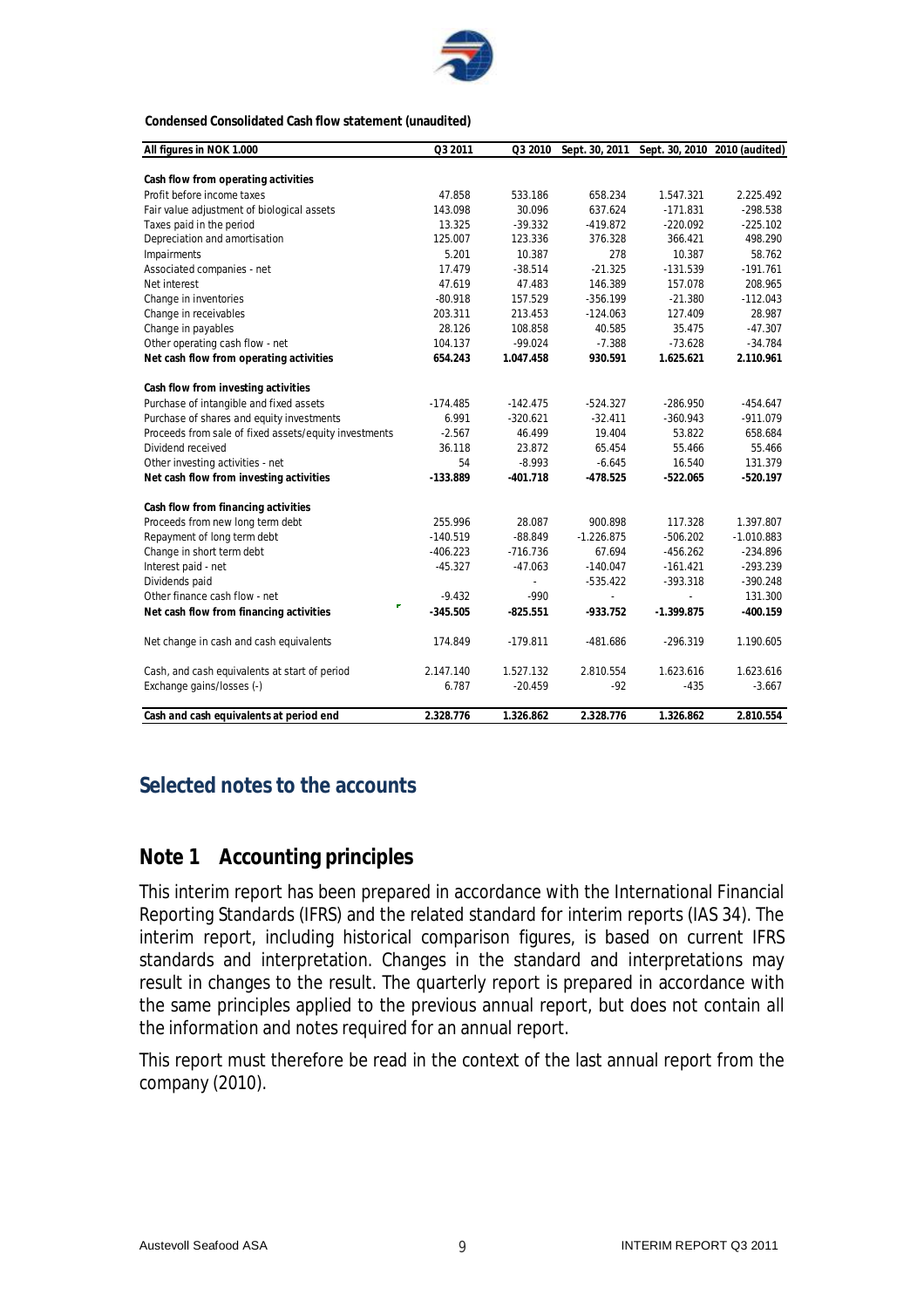

## **Note 2 Transactions with closely related parties**

There were transactions with closely related parties in Q3 2011 and as of 30 September 2011. Transactions between closely related parties take place according to market terms.

## **Note 3 Biological assets**

The Group estimates the fair value of biological assets (fish in the sea) on the basis of market prices for gutted salmon and trout on balance sheet date. The price is then adjusted to cater for quality differences (superior, ordinary and production) and logistic costs. The volume is adjusted to account for loss during gutting. The valuation of fish in the sea with an average weight of under 4 kg is based on the same principles. However, the price is adjusted in relation to the phase of the growth cycle for the fish. The price will not be adjusted to lower than the cost price, unless the Group expects to generate a loss from future sales.

|                         | O <sub>2</sub> 2010 | Q3 2010   | Q4 2010 | Q1 2011 | 02 2011    | O <sub>3</sub> 2011 |
|-------------------------|---------------------|-----------|---------|---------|------------|---------------------|
| Total fish in sea (LWT) | 66.431              | 77.911    | 93.867  | 84.082  | 79.408     | 96.280              |
| Fish > 4 kg (LWT)       | 16.739              | 23.678    | 24.621  | 39.238  | 16.312     | 35.118              |
| Adjustment inventory    | 498.362             | 468.266   | 669.196 | 719.005 | 170.818    | 28.861              |
| P&L effect adjustment   | $-68.085$           | $-30.096$ | 126.707 | 49.596  | $-544.122$ | -143.098            |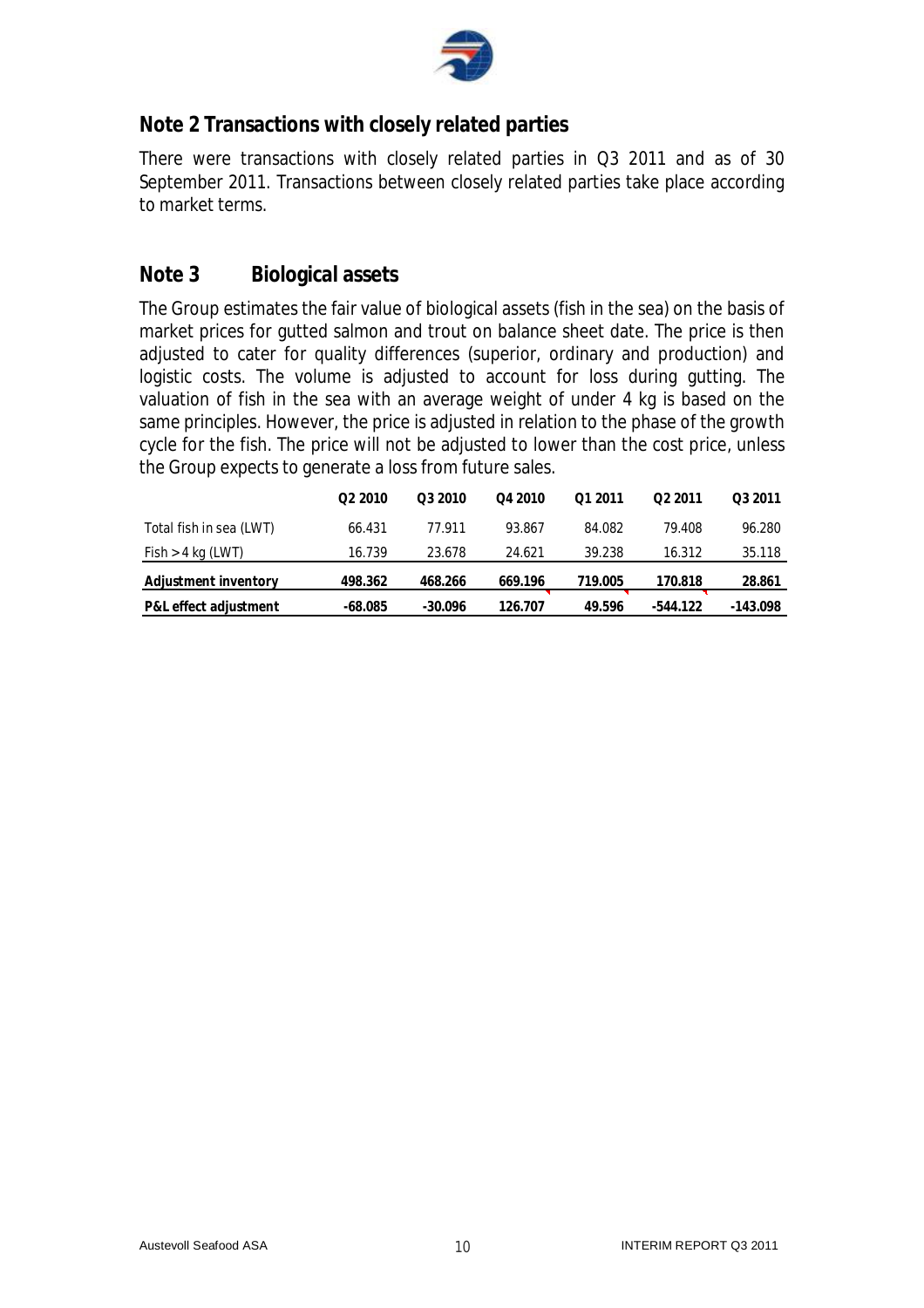

# **Note 4 Business segments**

| Q3 2011<br>Q3 2010<br><b>YTD Q3 11</b><br>(audited)<br><b>YTD Q3 10</b><br>2010<br>Fishmeal and oil<br>2.001.756<br>Operating revenue<br>501.976<br>677.558<br>1.567.551<br>1.627.365<br>521.096<br><b>EBITDA</b><br>97.133<br>201.574<br>414.239<br>485.289<br>×<br><b>EBITDA %</b><br>19%<br>30 %<br>26 %<br>30 %<br>26 %<br>EBIT before fair value adj.biomass<br>58.795<br>155.642<br>311.135<br>364.522<br>317.551<br>Volumes sold fishmeal (tons)*<br>52.407<br>53.470<br>151.015<br>133.134<br>160.952<br>Volumes sold fishoil (tons)*<br>15.093<br>16.254<br>41.765<br>41.285<br>53.708<br>Human Consumption **<br>169.047<br>204.105<br>530.699<br>598.871<br>Operating revenue<br>807.855<br>EBITDA<br>34.959<br>20.892<br>84.106<br>69.688<br>166.405<br>21 %<br><b>EBITDA %</b><br>21 %<br>10%<br>16 %<br>12 %<br>15.735<br>$-6.814$<br>28.944<br>$-9.674$<br>59.189<br>EBIT before fair value adj.biomass<br>598.878<br>330.145<br>2.231.225<br>1.197.314<br>1.534.714<br>Canning (cases)<br>Frozen fish (tons)<br>3.644<br>2.323<br>14.714<br>4.752<br>5.481<br>HC and LC Omega 3 products (tons)<br>442<br>1.395<br>1.531<br>$\overline{a}$<br>$\overline{\phantom{a}}$<br>Pelagic North Atlantic<br>293.149<br>1.436.160<br>Operating revenue<br>798.545<br>986.836<br>39.505<br><b>EBITDA</b><br>9.611<br>32.458<br>63.311<br><b>EBITDA %</b><br>3%<br>4 %<br>4 %<br>4 %<br>EBIT before fair value adj.biomass<br>4.150<br>20.367<br>23.476<br>41.634<br>Production, sales & distribution salmon/trout<br>2.304.256<br>2.264.465<br>8.887.671<br>Operating revenue<br>6.926.268<br>6.313.809<br><b>EBITDA</b><br>477.028<br>1.292.995<br>1.805.874<br>276.368<br>1.203.793<br><b>EBITDA %</b><br>12%<br>21 %<br>19 %<br>19 %<br>20 %<br>EBIT before fair value adj.biomass<br>206.724<br>424.159<br>1.092.894<br>1.047.060<br>1.586.250<br>Volumes sold own production (gwt tons)<br>36.000<br>31.000<br>97.097<br>81.000<br>116.807<br><b>Elimination/not allocated AUSS</b><br>Elimination/not allocated AUSS<br>$-23.812$<br>$-109.901$<br>$-271.523$<br>$-285.891$<br>$-388.691$<br><b>EBITDA</b><br>$-16.763$<br>$-8.452$<br>$-3.241$<br>$-11.190$<br>$-15.859$<br>$-11.456$<br>EBIT before fair value adj.biomass<br>$-4.995$<br>$-22.911$<br>$-15.108$<br>$-20.849$<br>Total group<br>2.951.467<br>3.329.376<br>Operating revenue<br>9.551.540<br>9.240.990<br>12.744.751<br><b>EBITDA</b><br>400.008<br>705.864<br>1.807.035<br>1.787.085<br>2.540.827<br><b>EBITDA %</b><br>14 %<br>19%<br>19 %<br>20 %<br>21%<br>269.798<br>572.142<br>1.430.429<br>1.410.276<br>1.983.775<br>EBIT before fair value adj.biomass | (all figures in NOK 1.000) |  |  |  |
|---------------------------------------------------------------------------------------------------------------------------------------------------------------------------------------------------------------------------------------------------------------------------------------------------------------------------------------------------------------------------------------------------------------------------------------------------------------------------------------------------------------------------------------------------------------------------------------------------------------------------------------------------------------------------------------------------------------------------------------------------------------------------------------------------------------------------------------------------------------------------------------------------------------------------------------------------------------------------------------------------------------------------------------------------------------------------------------------------------------------------------------------------------------------------------------------------------------------------------------------------------------------------------------------------------------------------------------------------------------------------------------------------------------------------------------------------------------------------------------------------------------------------------------------------------------------------------------------------------------------------------------------------------------------------------------------------------------------------------------------------------------------------------------------------------------------------------------------------------------------------------------------------------------------------------------------------------------------------------------------------------------------------------------------------------------------------------------------------------------------------------------------------------------------------------------------------------------------------------------------------------------------------------------------------------------------------------------------------------------------------------------------------------------------------------------------------------------------------------------------------------------------------------------------------------------------------------------------------------------------------------------------|----------------------------|--|--|--|
|                                                                                                                                                                                                                                                                                                                                                                                                                                                                                                                                                                                                                                                                                                                                                                                                                                                                                                                                                                                                                                                                                                                                                                                                                                                                                                                                                                                                                                                                                                                                                                                                                                                                                                                                                                                                                                                                                                                                                                                                                                                                                                                                                                                                                                                                                                                                                                                                                                                                                                                                                                                                                                             |                            |  |  |  |
|                                                                                                                                                                                                                                                                                                                                                                                                                                                                                                                                                                                                                                                                                                                                                                                                                                                                                                                                                                                                                                                                                                                                                                                                                                                                                                                                                                                                                                                                                                                                                                                                                                                                                                                                                                                                                                                                                                                                                                                                                                                                                                                                                                                                                                                                                                                                                                                                                                                                                                                                                                                                                                             |                            |  |  |  |
|                                                                                                                                                                                                                                                                                                                                                                                                                                                                                                                                                                                                                                                                                                                                                                                                                                                                                                                                                                                                                                                                                                                                                                                                                                                                                                                                                                                                                                                                                                                                                                                                                                                                                                                                                                                                                                                                                                                                                                                                                                                                                                                                                                                                                                                                                                                                                                                                                                                                                                                                                                                                                                             |                            |  |  |  |
|                                                                                                                                                                                                                                                                                                                                                                                                                                                                                                                                                                                                                                                                                                                                                                                                                                                                                                                                                                                                                                                                                                                                                                                                                                                                                                                                                                                                                                                                                                                                                                                                                                                                                                                                                                                                                                                                                                                                                                                                                                                                                                                                                                                                                                                                                                                                                                                                                                                                                                                                                                                                                                             |                            |  |  |  |
|                                                                                                                                                                                                                                                                                                                                                                                                                                                                                                                                                                                                                                                                                                                                                                                                                                                                                                                                                                                                                                                                                                                                                                                                                                                                                                                                                                                                                                                                                                                                                                                                                                                                                                                                                                                                                                                                                                                                                                                                                                                                                                                                                                                                                                                                                                                                                                                                                                                                                                                                                                                                                                             |                            |  |  |  |
|                                                                                                                                                                                                                                                                                                                                                                                                                                                                                                                                                                                                                                                                                                                                                                                                                                                                                                                                                                                                                                                                                                                                                                                                                                                                                                                                                                                                                                                                                                                                                                                                                                                                                                                                                                                                                                                                                                                                                                                                                                                                                                                                                                                                                                                                                                                                                                                                                                                                                                                                                                                                                                             |                            |  |  |  |
|                                                                                                                                                                                                                                                                                                                                                                                                                                                                                                                                                                                                                                                                                                                                                                                                                                                                                                                                                                                                                                                                                                                                                                                                                                                                                                                                                                                                                                                                                                                                                                                                                                                                                                                                                                                                                                                                                                                                                                                                                                                                                                                                                                                                                                                                                                                                                                                                                                                                                                                                                                                                                                             |                            |  |  |  |
|                                                                                                                                                                                                                                                                                                                                                                                                                                                                                                                                                                                                                                                                                                                                                                                                                                                                                                                                                                                                                                                                                                                                                                                                                                                                                                                                                                                                                                                                                                                                                                                                                                                                                                                                                                                                                                                                                                                                                                                                                                                                                                                                                                                                                                                                                                                                                                                                                                                                                                                                                                                                                                             |                            |  |  |  |
|                                                                                                                                                                                                                                                                                                                                                                                                                                                                                                                                                                                                                                                                                                                                                                                                                                                                                                                                                                                                                                                                                                                                                                                                                                                                                                                                                                                                                                                                                                                                                                                                                                                                                                                                                                                                                                                                                                                                                                                                                                                                                                                                                                                                                                                                                                                                                                                                                                                                                                                                                                                                                                             |                            |  |  |  |
|                                                                                                                                                                                                                                                                                                                                                                                                                                                                                                                                                                                                                                                                                                                                                                                                                                                                                                                                                                                                                                                                                                                                                                                                                                                                                                                                                                                                                                                                                                                                                                                                                                                                                                                                                                                                                                                                                                                                                                                                                                                                                                                                                                                                                                                                                                                                                                                                                                                                                                                                                                                                                                             |                            |  |  |  |
|                                                                                                                                                                                                                                                                                                                                                                                                                                                                                                                                                                                                                                                                                                                                                                                                                                                                                                                                                                                                                                                                                                                                                                                                                                                                                                                                                                                                                                                                                                                                                                                                                                                                                                                                                                                                                                                                                                                                                                                                                                                                                                                                                                                                                                                                                                                                                                                                                                                                                                                                                                                                                                             |                            |  |  |  |
|                                                                                                                                                                                                                                                                                                                                                                                                                                                                                                                                                                                                                                                                                                                                                                                                                                                                                                                                                                                                                                                                                                                                                                                                                                                                                                                                                                                                                                                                                                                                                                                                                                                                                                                                                                                                                                                                                                                                                                                                                                                                                                                                                                                                                                                                                                                                                                                                                                                                                                                                                                                                                                             |                            |  |  |  |
|                                                                                                                                                                                                                                                                                                                                                                                                                                                                                                                                                                                                                                                                                                                                                                                                                                                                                                                                                                                                                                                                                                                                                                                                                                                                                                                                                                                                                                                                                                                                                                                                                                                                                                                                                                                                                                                                                                                                                                                                                                                                                                                                                                                                                                                                                                                                                                                                                                                                                                                                                                                                                                             |                            |  |  |  |
|                                                                                                                                                                                                                                                                                                                                                                                                                                                                                                                                                                                                                                                                                                                                                                                                                                                                                                                                                                                                                                                                                                                                                                                                                                                                                                                                                                                                                                                                                                                                                                                                                                                                                                                                                                                                                                                                                                                                                                                                                                                                                                                                                                                                                                                                                                                                                                                                                                                                                                                                                                                                                                             |                            |  |  |  |
|                                                                                                                                                                                                                                                                                                                                                                                                                                                                                                                                                                                                                                                                                                                                                                                                                                                                                                                                                                                                                                                                                                                                                                                                                                                                                                                                                                                                                                                                                                                                                                                                                                                                                                                                                                                                                                                                                                                                                                                                                                                                                                                                                                                                                                                                                                                                                                                                                                                                                                                                                                                                                                             |                            |  |  |  |
|                                                                                                                                                                                                                                                                                                                                                                                                                                                                                                                                                                                                                                                                                                                                                                                                                                                                                                                                                                                                                                                                                                                                                                                                                                                                                                                                                                                                                                                                                                                                                                                                                                                                                                                                                                                                                                                                                                                                                                                                                                                                                                                                                                                                                                                                                                                                                                                                                                                                                                                                                                                                                                             |                            |  |  |  |
|                                                                                                                                                                                                                                                                                                                                                                                                                                                                                                                                                                                                                                                                                                                                                                                                                                                                                                                                                                                                                                                                                                                                                                                                                                                                                                                                                                                                                                                                                                                                                                                                                                                                                                                                                                                                                                                                                                                                                                                                                                                                                                                                                                                                                                                                                                                                                                                                                                                                                                                                                                                                                                             |                            |  |  |  |
|                                                                                                                                                                                                                                                                                                                                                                                                                                                                                                                                                                                                                                                                                                                                                                                                                                                                                                                                                                                                                                                                                                                                                                                                                                                                                                                                                                                                                                                                                                                                                                                                                                                                                                                                                                                                                                                                                                                                                                                                                                                                                                                                                                                                                                                                                                                                                                                                                                                                                                                                                                                                                                             |                            |  |  |  |
|                                                                                                                                                                                                                                                                                                                                                                                                                                                                                                                                                                                                                                                                                                                                                                                                                                                                                                                                                                                                                                                                                                                                                                                                                                                                                                                                                                                                                                                                                                                                                                                                                                                                                                                                                                                                                                                                                                                                                                                                                                                                                                                                                                                                                                                                                                                                                                                                                                                                                                                                                                                                                                             |                            |  |  |  |
|                                                                                                                                                                                                                                                                                                                                                                                                                                                                                                                                                                                                                                                                                                                                                                                                                                                                                                                                                                                                                                                                                                                                                                                                                                                                                                                                                                                                                                                                                                                                                                                                                                                                                                                                                                                                                                                                                                                                                                                                                                                                                                                                                                                                                                                                                                                                                                                                                                                                                                                                                                                                                                             |                            |  |  |  |
|                                                                                                                                                                                                                                                                                                                                                                                                                                                                                                                                                                                                                                                                                                                                                                                                                                                                                                                                                                                                                                                                                                                                                                                                                                                                                                                                                                                                                                                                                                                                                                                                                                                                                                                                                                                                                                                                                                                                                                                                                                                                                                                                                                                                                                                                                                                                                                                                                                                                                                                                                                                                                                             |                            |  |  |  |
|                                                                                                                                                                                                                                                                                                                                                                                                                                                                                                                                                                                                                                                                                                                                                                                                                                                                                                                                                                                                                                                                                                                                                                                                                                                                                                                                                                                                                                                                                                                                                                                                                                                                                                                                                                                                                                                                                                                                                                                                                                                                                                                                                                                                                                                                                                                                                                                                                                                                                                                                                                                                                                             |                            |  |  |  |
|                                                                                                                                                                                                                                                                                                                                                                                                                                                                                                                                                                                                                                                                                                                                                                                                                                                                                                                                                                                                                                                                                                                                                                                                                                                                                                                                                                                                                                                                                                                                                                                                                                                                                                                                                                                                                                                                                                                                                                                                                                                                                                                                                                                                                                                                                                                                                                                                                                                                                                                                                                                                                                             |                            |  |  |  |
|                                                                                                                                                                                                                                                                                                                                                                                                                                                                                                                                                                                                                                                                                                                                                                                                                                                                                                                                                                                                                                                                                                                                                                                                                                                                                                                                                                                                                                                                                                                                                                                                                                                                                                                                                                                                                                                                                                                                                                                                                                                                                                                                                                                                                                                                                                                                                                                                                                                                                                                                                                                                                                             |                            |  |  |  |
|                                                                                                                                                                                                                                                                                                                                                                                                                                                                                                                                                                                                                                                                                                                                                                                                                                                                                                                                                                                                                                                                                                                                                                                                                                                                                                                                                                                                                                                                                                                                                                                                                                                                                                                                                                                                                                                                                                                                                                                                                                                                                                                                                                                                                                                                                                                                                                                                                                                                                                                                                                                                                                             |                            |  |  |  |
|                                                                                                                                                                                                                                                                                                                                                                                                                                                                                                                                                                                                                                                                                                                                                                                                                                                                                                                                                                                                                                                                                                                                                                                                                                                                                                                                                                                                                                                                                                                                                                                                                                                                                                                                                                                                                                                                                                                                                                                                                                                                                                                                                                                                                                                                                                                                                                                                                                                                                                                                                                                                                                             |                            |  |  |  |
|                                                                                                                                                                                                                                                                                                                                                                                                                                                                                                                                                                                                                                                                                                                                                                                                                                                                                                                                                                                                                                                                                                                                                                                                                                                                                                                                                                                                                                                                                                                                                                                                                                                                                                                                                                                                                                                                                                                                                                                                                                                                                                                                                                                                                                                                                                                                                                                                                                                                                                                                                                                                                                             |                            |  |  |  |
|                                                                                                                                                                                                                                                                                                                                                                                                                                                                                                                                                                                                                                                                                                                                                                                                                                                                                                                                                                                                                                                                                                                                                                                                                                                                                                                                                                                                                                                                                                                                                                                                                                                                                                                                                                                                                                                                                                                                                                                                                                                                                                                                                                                                                                                                                                                                                                                                                                                                                                                                                                                                                                             |                            |  |  |  |
|                                                                                                                                                                                                                                                                                                                                                                                                                                                                                                                                                                                                                                                                                                                                                                                                                                                                                                                                                                                                                                                                                                                                                                                                                                                                                                                                                                                                                                                                                                                                                                                                                                                                                                                                                                                                                                                                                                                                                                                                                                                                                                                                                                                                                                                                                                                                                                                                                                                                                                                                                                                                                                             |                            |  |  |  |
|                                                                                                                                                                                                                                                                                                                                                                                                                                                                                                                                                                                                                                                                                                                                                                                                                                                                                                                                                                                                                                                                                                                                                                                                                                                                                                                                                                                                                                                                                                                                                                                                                                                                                                                                                                                                                                                                                                                                                                                                                                                                                                                                                                                                                                                                                                                                                                                                                                                                                                                                                                                                                                             |                            |  |  |  |
|                                                                                                                                                                                                                                                                                                                                                                                                                                                                                                                                                                                                                                                                                                                                                                                                                                                                                                                                                                                                                                                                                                                                                                                                                                                                                                                                                                                                                                                                                                                                                                                                                                                                                                                                                                                                                                                                                                                                                                                                                                                                                                                                                                                                                                                                                                                                                                                                                                                                                                                                                                                                                                             |                            |  |  |  |
|                                                                                                                                                                                                                                                                                                                                                                                                                                                                                                                                                                                                                                                                                                                                                                                                                                                                                                                                                                                                                                                                                                                                                                                                                                                                                                                                                                                                                                                                                                                                                                                                                                                                                                                                                                                                                                                                                                                                                                                                                                                                                                                                                                                                                                                                                                                                                                                                                                                                                                                                                                                                                                             |                            |  |  |  |
|                                                                                                                                                                                                                                                                                                                                                                                                                                                                                                                                                                                                                                                                                                                                                                                                                                                                                                                                                                                                                                                                                                                                                                                                                                                                                                                                                                                                                                                                                                                                                                                                                                                                                                                                                                                                                                                                                                                                                                                                                                                                                                                                                                                                                                                                                                                                                                                                                                                                                                                                                                                                                                             |                            |  |  |  |
|                                                                                                                                                                                                                                                                                                                                                                                                                                                                                                                                                                                                                                                                                                                                                                                                                                                                                                                                                                                                                                                                                                                                                                                                                                                                                                                                                                                                                                                                                                                                                                                                                                                                                                                                                                                                                                                                                                                                                                                                                                                                                                                                                                                                                                                                                                                                                                                                                                                                                                                                                                                                                                             |                            |  |  |  |
|                                                                                                                                                                                                                                                                                                                                                                                                                                                                                                                                                                                                                                                                                                                                                                                                                                                                                                                                                                                                                                                                                                                                                                                                                                                                                                                                                                                                                                                                                                                                                                                                                                                                                                                                                                                                                                                                                                                                                                                                                                                                                                                                                                                                                                                                                                                                                                                                                                                                                                                                                                                                                                             |                            |  |  |  |
|                                                                                                                                                                                                                                                                                                                                                                                                                                                                                                                                                                                                                                                                                                                                                                                                                                                                                                                                                                                                                                                                                                                                                                                                                                                                                                                                                                                                                                                                                                                                                                                                                                                                                                                                                                                                                                                                                                                                                                                                                                                                                                                                                                                                                                                                                                                                                                                                                                                                                                                                                                                                                                             |                            |  |  |  |
|                                                                                                                                                                                                                                                                                                                                                                                                                                                                                                                                                                                                                                                                                                                                                                                                                                                                                                                                                                                                                                                                                                                                                                                                                                                                                                                                                                                                                                                                                                                                                                                                                                                                                                                                                                                                                                                                                                                                                                                                                                                                                                                                                                                                                                                                                                                                                                                                                                                                                                                                                                                                                                             |                            |  |  |  |

\* Includes porportional consolidation of 50% of Welcon Group (turnover, results and volumes)

\*\* Epax was sold in November 2010. Epax is included in figures for Q3 10, 30.09.2010 and in the period January to October for the full-year 2010 figures.